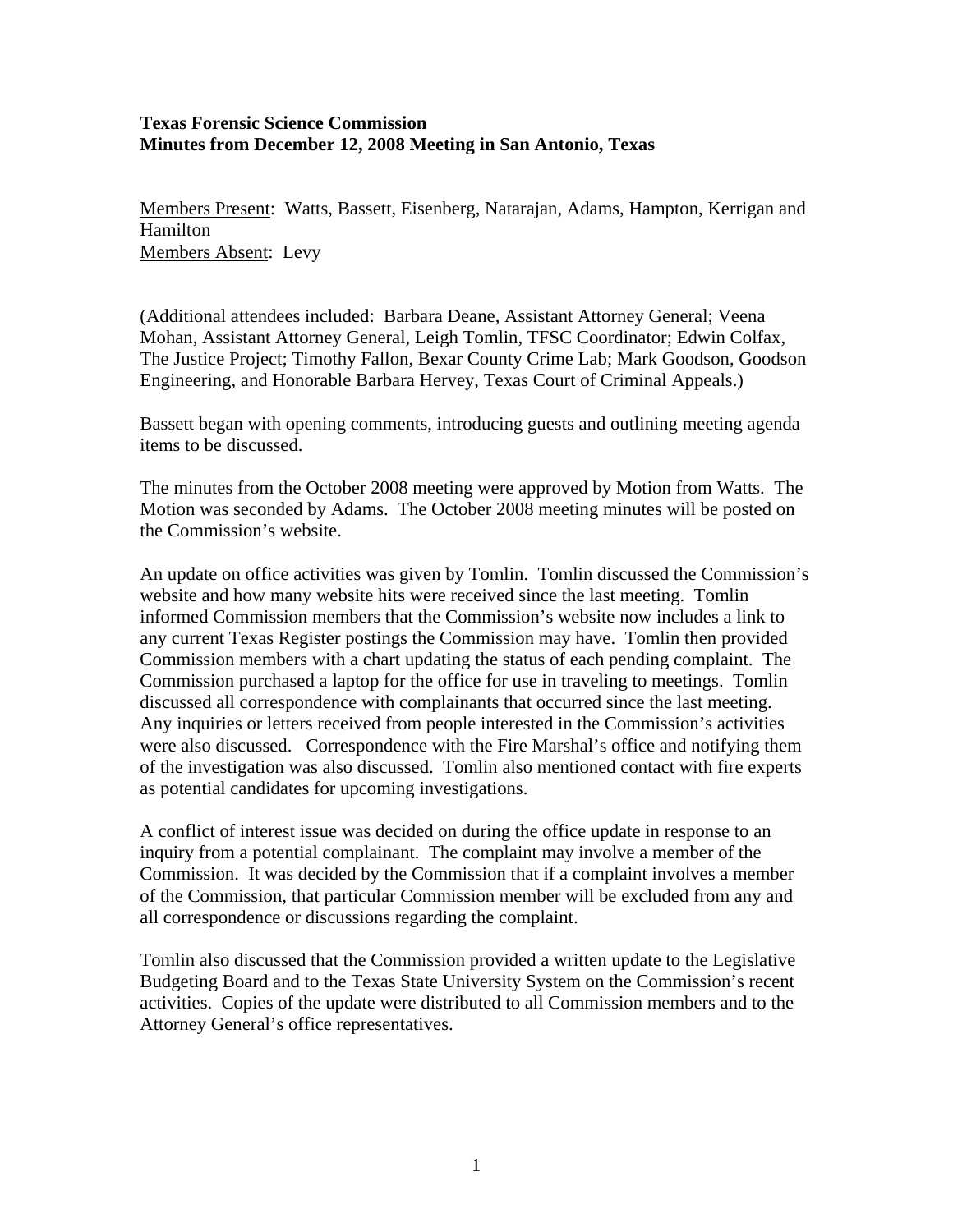The meeting continued with discussion of current forensic laboratory accreditation programs and their shortcomings. Different ways of improving labs by providing crime lab accountability were discussed by Commission members and other meeting attendees.

A discussion regarding the Commission developing their own accreditation criteria continued. Edwin Colfax, from the Justice Project, offered his comments on strengthening forensic oversight in Texas. Colfax suggested that one way would be through the Commission taking a proactive quality assurance role. Colfax also mentioned that requirements for DNA analysts appear to be stronger than other forensic disciplines and extending some of the requirements that DNA analysts are subjected to for other forensic disciplines may also be an option. Eisenberg discussed an upcoming report from the National Academy of Science on whether forensic disciplines other than DNA analysts are getting enough funding. Eisenberg agreed to find out the timeline of the report and provide that information to the Commission at the next meeting.

The meeting continued with comments on legislative budgeting. Bassett mentioned that if there is any committee that would like to call on the Commission to testify, he may contact some of the Commission members.

Deane began the discussion on the Public Information Act and Open Meetings Act. Regarding information sharing with DPS, Deane indicated that there were some concerns about the status of investigative files after they share them with the Commission, as the Commission does not have enforcement authority. DPS agreed that a decision to share information with the Commission would have to be made on a case by case basis.

The public comment period began with a discussion of the Mobile Crime Lab protocol. Judge Hervey discussed the foundation of the project with commission members. Hervey indicated that resolution for the mobile crime lab idea has been sent to Senator Whitmire's office. Hervey discussed ways to increase crime lab reliability, including having an independent mobile crime lab operation that will conduct surprise visits on crime labs throughout the state. The evaluations of the labs are projected to include anything from the floor of the lab to the testing and equipment. The idea includes two labs, one moving and one stationary. DPS is on board with the idea of the mobile crime lab unit and is willing to participate in any way they can. Hervey explained that the Texas Forensic Science Commission is a great place to house the mobile crime lab project. It was discussed by Commission members that in order for that to occur, there may have to be significant expansion of the Commission's statutory duties. Discussion regarding the protocol and function of the mobile crime lab continued. Hervey indicated that expert inspector Michael Bromwhich was willing to help with the protocol, along with other scientists in Texas.

Commission members proceeded with questions regarding the mobile crime lab idea. Budgetary issues, frequency and scope of inspections were discussed. Tim Fallon, from the Bexar County Crime Lab offered his ideas for inspection of labs and discussed the source of crime lab errors. Fallon discussed that there is inadequate access to proper forensic testing. He explained that if the proper expertise is provided at case level, future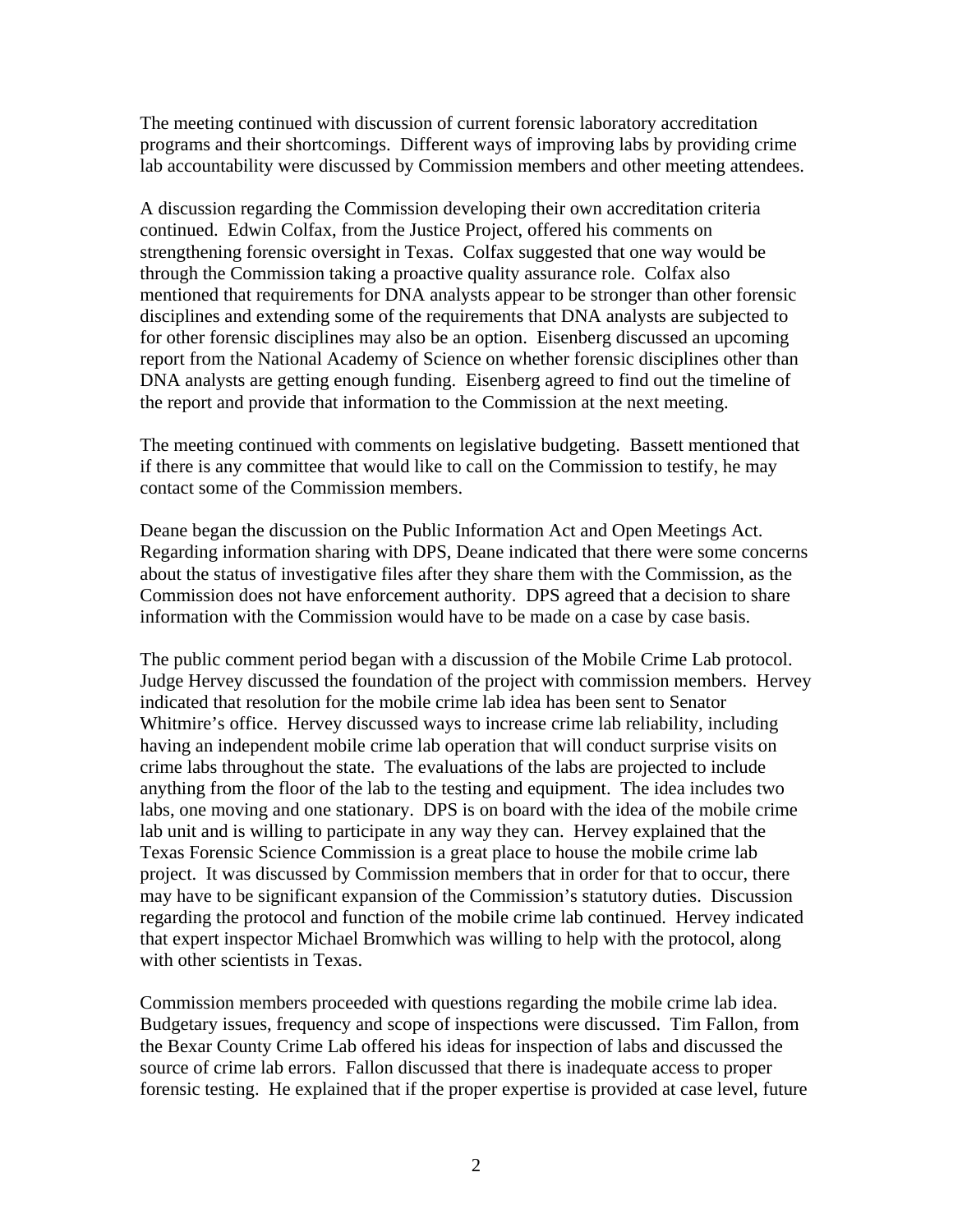problems can be routed out. Bassett mentioned that funding for indigent defense has long been a difficult issue in Texas. Many defendants are unable to hire their own counsel and usually have a court-appointed attorney and/or inadequate access to experts for their defense.

Judge Hervey offered to provide the Commission with updates on the status of the mobile crime lab idea and protocols. The discussion of the idea will continue at the next meeting.

The meeting continued with a discussion on a self-reporting form for the Commission in which labs and lab employees can submit a complaint to the Commission. The idea is to be discussed at the next meeting.

Tomlin discussed the requirements and guidelines for postings to the Texas Register and the Sam Houston State University purchasing department's requirements for hiring an expert.

Eisenberg discussed the Moon case and potentially available experts to conduct an investigation of the Moon case. Eisenberg put together a written scope/outline for the Moon investigation for the Commission to use in posting an Invitation for Offers. The outline was approved by Motion from Hamilton and Second from Watts. The evaluation matrix for the Moon case was edited by Commission members and approved by Motion from Kerrigan and Second from Hamilton. Tomlin will work on the Texas Register posting with the Sam Houston State University purchasing department and have it submitted by the next meeting.

The meeting continued with discussion of the Willis/Willingham investigation. Mark Goodson from Goodson Engineering spoke on his qualifications as a potential investigator for the case. Commission members discussed with Goodson questions they had regarding how the investigation would be conducted. Three candidates were evaluated and ranked individually based on the evaluation matrix. Dr. Craig Beyler was chosen as the most qualified candidate to investigate the Willis/Willingham case, based on the Commission member's evaluation.

Regarding the next steps in the Willis/Willingham matter, Bassett will send a letter to Sam Houston State University's purchasing department informing them of the Commission's decision and intent to proceed with the investigation. Dr. Kerrigan was elected by Commission members as the liaison for contract negotiations with the candidate and the SHSU purchasing department. Dr. Natarajan agreed to complete an inventory for the investigation and provide it to Dr. Beyler. Tomlin will provide all redacted case documents to Dr. Beyler.